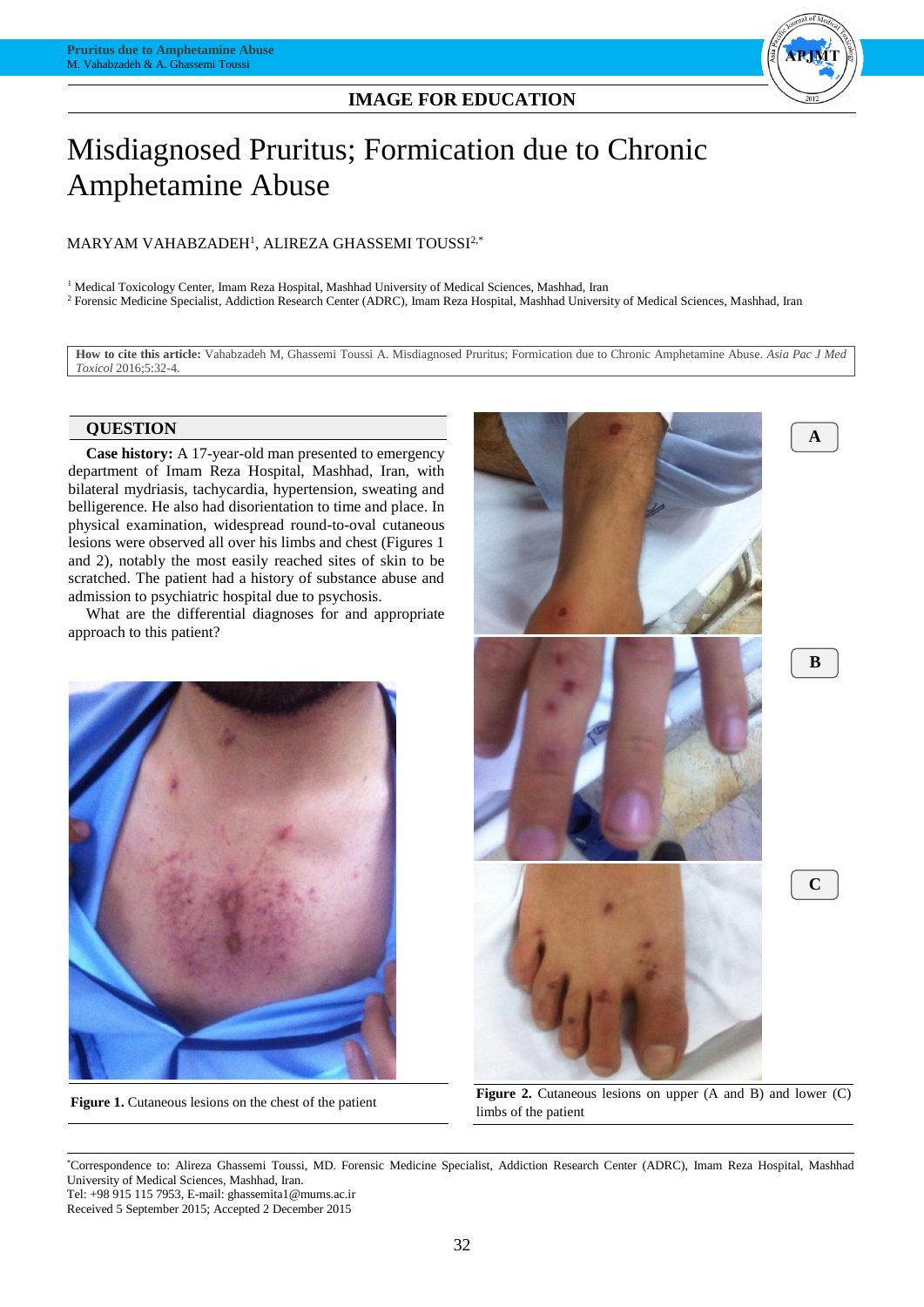### **ANSWER**

**Differential diagnoses:** The clinical findings and medical history of the patient was suggestive of substance-induced psychiatric disorders, which in this case could be attributed to the abuse of psychoactive drugs. The set of autonomic signs with psychomotor agitation, mydriasis, sweating and cardiovascular signs such as tachycardia and hypertension are indicative of adrenergic syndrome (1). However, this combination of clinical manifestations can also be seen in serotonin syndrome (1). In either way, abuse of amphetamines, cocaine, ketamine, phencyclidine, synthetic cathinones, or lysergic acid diethylamide (LSD), and overdose of serotonin reuptake inhibitors, monoamine oxidase inhibitors, tricyclic antidepressants, ephedrine, or caffeine can be taken into account (1,2).

**Approach and disease course:** The patient was admitted to the toxicology ward and received supportive treatments including benzodiazepines. Although the psychotic manifestations started to subside, mydriasis did not show remarkable change. Urine toxicology screening test was positive for 3,4-methylenedioxy-methamphetamine (MDMA). Routine imaging, blood tests and liver function tests were normal and he was negative for HIV, hepatitis B and C (HBV and HCV). On day two of hospitalization, the patient regained normal state of consciousness and his mydriasis resolved, but he complained of pruritus and sensing the movement of insects under his skin. Further medical history showed that he had abused amphetamines for more than two years along with persistent pruritus, for which he had visited different physicians who mainly had made the diagnosis of allergy or dermatitis for him. He had been treated with antihistamines (hydroxyzine) for a long period. He declared that he had no familial history of eczema. He also had been diagnosed with scabies and treated with topical permethrin and lindane lotion. Despite receiving these treatments, he continued to have pruritus particularly on his forearms and hands. Dermatologic symptoms of the patient might be mistaken with ectoparasitosis (3); however, his delusions of sensing insect movement beneath his skin were mainly visual, and moreover, he did not respond to standard treatment of dermatitis and scabies. Hence, this diagnosis was ruled out.

The patient had also one episode of admission to a psychiatric hospital emergency following the occurrence of an aggressive mood and psychosis, where after stabilizing his vital signs and administration of antipsychotics and benzodiazepines and remission of symptoms he had been discharged.

**Outcome:** The patient was finally diagnosed as having "Ekbom's syndrome". He was discharged after complete recovery from psychotic crisis and was referred to rehabilitation and psychosomatic outpatient clinic.

## **DISCUSSION**

Ekbom's syndrome, also known as delusional infestation or delusional parasitosis, is a psychiatric disorder, in which the involved person has a delusional perception of being infested with insects, bugs or in general parasites, although

no such problem exists (4,5). Primary from of delusional parasitosis is uncommon and can be seen in older women (4); however, the more common form of this syndrome is secondary to abuse of psychoactive drugs, particularly amphetamines and cocaine (5). As observed in the current patient, the history of drug abuse had been ignored during several visits of different physicians including dermatologists, and he had received ineffective treatments accordingly.

Amphetamines are recreational drugs with increasing popularity in Iran (6,7). Being sold in different forms (7), amphetamines can be snorted, injected, ingested, or smoked. There are reports on drug-related dermal complications such as toxic dermal necrolysis, dermatographia, xeroderma and pustular eruption following amphetamine use (8,9); however, they are few to be considered as medically important. Hence, the etiology of pruritus and sense of parasite movement beneath the skin in chronic amphetamine use is psychological rather than organic.

In our patient, we deduced that amphetamine-induced delusion was the potential cause of his cutaneous lesions, since no evidence of dermal infestation was found, and moreover his history showed unresponsiveness to standard treatments for dermal infestations as well as allergic dermatitis. It is known that amphetamines undergo hepatic metabolism and affect liver system (10), and since our patient was negative for HIV, HBV and HCV, with normal liver function tests, such dermal lesions cannot be attributed to impairment in hepatic system.

Having cognitive impairments, patients involved with Ekbom's syndrome fallaciously believe that there are bugs moving under their skin and claims to see them. Striving to remove the bugs, the patient picks and digs into the skin resulting in excoriation, scarification and lacerations (11-13). This syndrome has been classified in nonschizophrenic delusions. Nevertheless, it has also been described in schizophrenia, affective disorders, and induced psychosis (13,14). Treatment is mainly comprised of a combination of psychological rehabilitation therapies and antipsychotic and dermatological drugs (14).

#### **CONCLUSION**

Chronic amphetamine abuse is associated with refractory pruritus. For patients with allergic dermatologic manifestations in general and pruritus in particular unresponsive to standard treatments, substance abuse should be taken into account as a potential diagnosis. Obtaining an inclusive and accurate history of drugs and substances use, family and past medical history play a key role in expediting the diagnosis; hence, physicians are recommended to pay heed to such critical approach.

**Conflict of interest:** None to be declared. **Funding and support:** None.

## **REFERENCES**

- 1. Mégarbane B. Toxidrome-based Approach to Common Poisonings. *Asia Pac J Med Toxicol* 2014;3:2-12.
- 2. Keary CJ, Nejad SH, Rasimas JJ, Stern TA. Intoxications associated with agitation, tachycardia, hypertension, and Fever: differential diagnosis, evaluation, and management. *Prim Care*